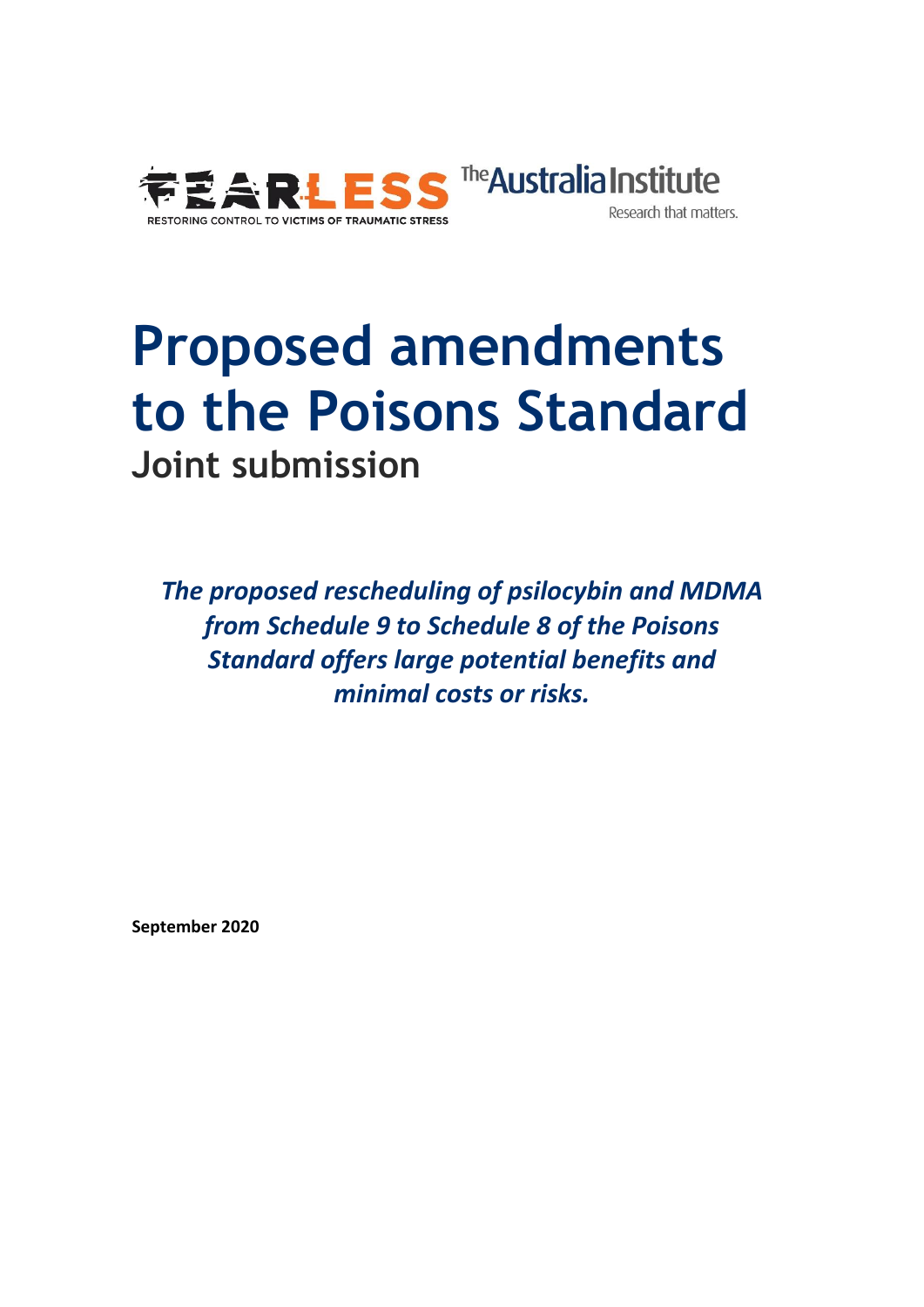## **THE AUSTRALIA INSTITUTE**

The Australia Institute is an independent public policy think tank based in Canberra. It is funded by donations from philanthropic trusts and individuals and commissioned research. We barrack for ideas, not political parties or candidates. Since its launch in 1994, the Institute has carried out highly influential research on a broad range of economic, social and environmental issues.

#### **FearLess**

FearLess is a charity that works with people living with the consequences of post traumatic stress (often referred to as PTSD). We also help family members in any way affected by it. Our members come from all walks of life including those living with PTSD and their families or people who want to do their bit to make the lives of people living with post traumatic stress more enjoyable and fulfilling. Our work complements the activities of other community-based organisations and government agencies that provide services to people with post traumatic stress.

More details at: fearless.org.au

### **OUR PURPOSE – 'RESEARCH THAT MATTERS'**

The Australia Institute publishes research that contributes to a more sustainable and peaceful society. Our goal is to gather, interpret and communicate evidence in order to both diagnose the problems we face and propose new solutions to tackle them.

The Institute is wholly independent and not affiliated with any other organisation. Donations to its Research Fund are tax deductible for the donor. Anyone wishing to donate can do so via the website at https://www.tai.org.au or by calling the Institute on 02 6130 0530. Our secure and user-friendly website allows donors to make either one-off or regular monthly donations and we encourage everyone who can to donate in this way as it assists our research in the most significant manner.

Level 1, Endeavour House, 1 Franklin St Canberra, ACT 2601 Tel: (02) 61300530 Email: mail@tai.org.au Website: www.tai.org.au ISSN: 1836-9014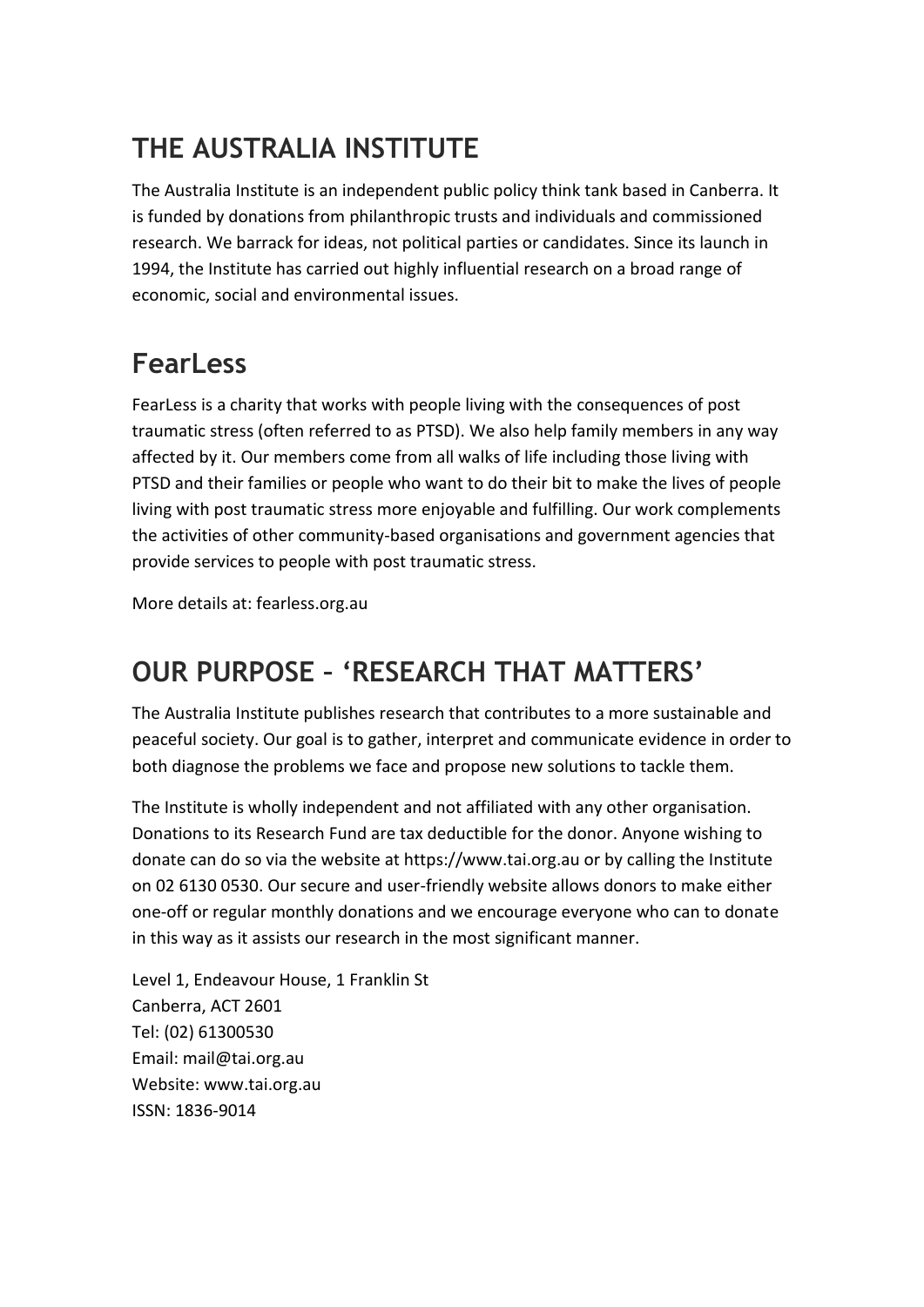#### **SUMMARY**

The Australia Institute and FearLess support the rescheduling of psilocybin and MDMA from Schedule 9 to Schedule 8 of the Poisons Standard. The potential risks from this change are small while the benefits are potentially large. Academic studies recognise the low level of harm caused by these substances. Despite researchers finding "easy to very easy" access to these substances, in 2019 just 3.0% of the population used MDMA and 1.6% used any hallucinogens (which includes LSD as well as psilocybin), demonstrating their non-addictive nature. As Schedule 8 is still a rigorous regime it seems unlikely that rescheduling would affect illicit use.

#### **INTRODUCTION**

The Australia Institute and FearLess welcome the opportunity to make a submission on proposed amendments to the Poisons Standard. The Institute is a Canberra-based think tank conducting research on a broad range of economic and social issues, including mental health. FearLess is a charity that works with people living with the consequences of post traumatic stress (often referred to as PTSD). While we have limited expertise in the chemical, biological or pharmacological aspects of psilocybin and MDMA, from a public policy and economic perspective, the proposal to change their classification and facilitate their therapeutic use appears to offer large potential benefit for minimal cost or risk.

#### **POTENTIAL BENEFITS**

The costs of poor mental health are substantial to say the least. While dollar terms are far from an ideal way to measure such a personal problem, the cost to the Australian economy of mental ill health is estimated by the Productivity Commission at \$130 billion per year relating to diminished health and life expectancy for those living with mental ill-health and a further \$43-51 billion per year, relating to healthcare provided by governments, family and friends*.* <sup>1</sup> As such, even a small improvement in mental health treatment would provide large economic benefit.

Such an improvement could be assisted by this rescheduling, as it would, in our understanding, facilitate development of new treatments for a range of mental health problems. Existing treatments for depression and PTSD have low success rates and can be

<sup>1</sup> Productivity Commission (2019), *Mental Health: Draft Report* <https://www.pc.gov.au/inquiries/completed/mental-health/draft>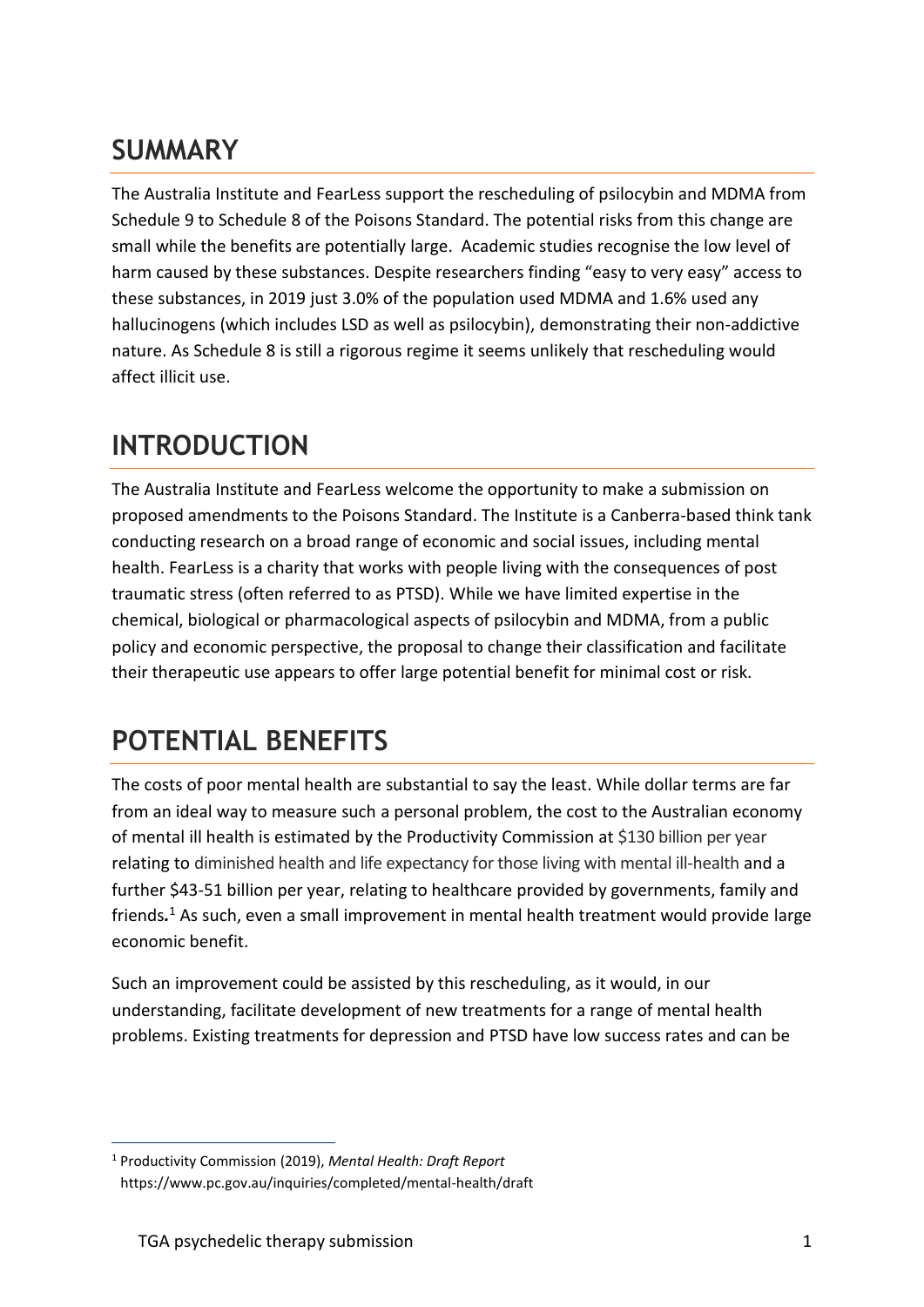costly. They often require long term pharmaceutical usage or long term therapy, neither of which have high success rates. Side effects from common medications can be significant.<sup>2</sup>

In contrast, trials of psilocybin therapy for depression and MDMA therapy for PTSD suggest they can achieve:

- Lower remission rates.
- Assistance after only a few sessions, reducing the need for long term pharmaceutical usage and/or long term therapy.
- Fewer side effects.

Overseas trials suggest that in a clinical environment these treatments are safe and nonaddictive. The clinical environment is important as these trials emphasise the role of mindset and environment ('set' and 'setting') to the outcomes from psychedelic therapy. Set and setting are significantly more controlled in a clinical setting than when these substances are used recreationally.

The potential for better outcomes with lower costs and risks indicated in trials is recognised by the US FDA granting breakthrough status to psilocybin and MDMA for treatment of depression and PTSD respectively.<sup>3</sup> Early access schemes for psilocybin-assisted psychotherapy have been approved in Canada and Switzerland, while early access schemes for MDMA-assisted psychotherapy have been approved in Israel, Switzerland and Australia.

Though not at the same stage as the trials of psilocybin therapy for depression and MDMA for PTSD, we note the success of trials using psychedelic therapy to treat addiction. If this success is repeated in further trials, rescheduling will facilitate the use of this therapy to treat addiction.

### **OTHER DRUGS IN SCHEDULE 8**

We note that psilocybin and MDMA are considered to cause less harm to users or society compared to several drugs already on Schedule 8 (buprenorphine, methadone, cannabis, ketamine, amphetamine) and Schedule 4 (anabolic steroids, benzodiazepines). <sup>4</sup> Figure 1

<sup>&</sup>lt;sup>2</sup> Detailed references for these points can be found in the submissions by Mind Medicine Australia (2020) to the TGA for rescheduling https://mindmedicineaustralia.org/important-resources/

<sup>3</sup> Saplakoglu (2019) *FDA Calls Psychedelic Psilocybin a 'Breakthrough Therapy' for Severe Depression*, https://www.livescience.com/psilocybin-depression-breakthrough-therapy.html

<sup>4</sup> Bonomo et al (2019) *The Australian drug harms ranking study,*  https://journals.sagepub.com/doi/abs/10.1177/0269881119841569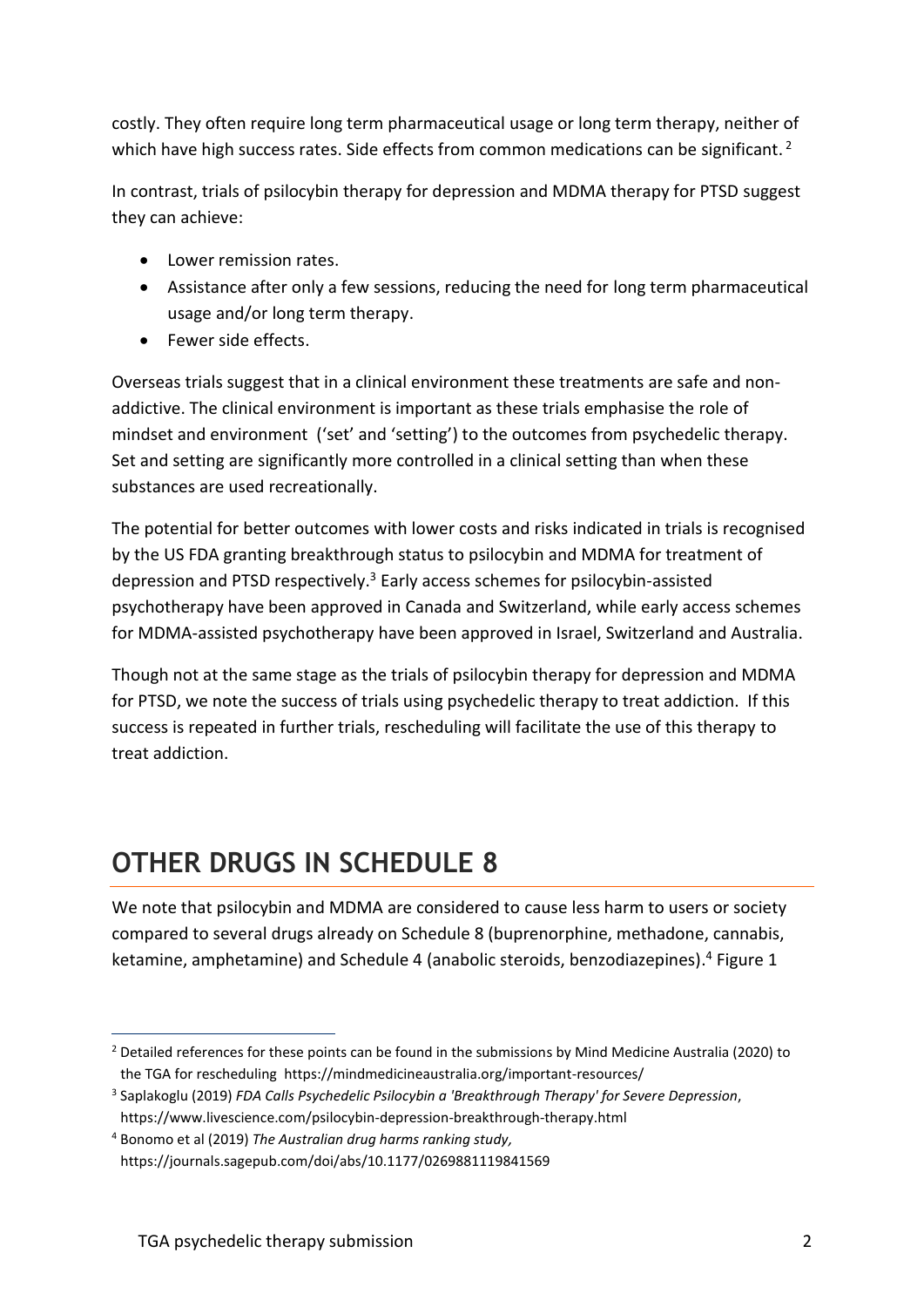below shows that MDMA and psychedelics are among the least harmful substances analysed by the *Australian drug harms ranking study*:





#### Source: Bonomo et al (2019)

This ranking is based on a facilitated workshop with 25 Australian drug research experts. Note that legal substances such as alcohol, cigarettes and solvents rank far higher than MDMA or psychedelics.

#### **RESCHEDULING UNLIKELY TO LEAD TO INCREASED USAGE**

The risk that the rescheduling of these substances contributes to illicit use seems low.

MDMA in the form of ecstasy tablets is already considered "easy or very easy to obtain" by some 83% of ecstasy users and tablets sell for a low price. Nationally, the price for a single MDMA tablet/capsule ranged between \$15 and \$45 in 2017–18.<sup>5</sup>

Data on the ease of obtaining psilocybin and its price is quite limited, likely reflecting its low harm and low priority for drugs enforcement efforts. The *Illicit Drug Data Report 2017–18* does not contain any information on the ease of obtaining psilocybin. The report does note

<sup>5</sup> Australian Criminal Intelligence Commission (2019) *Illicit Drug Data Report 2017–18,* p35, p37, https://www.acic.gov.au/sites/default/files/illicit\_drug\_data\_report\_2017-18.pdf?v=1564727746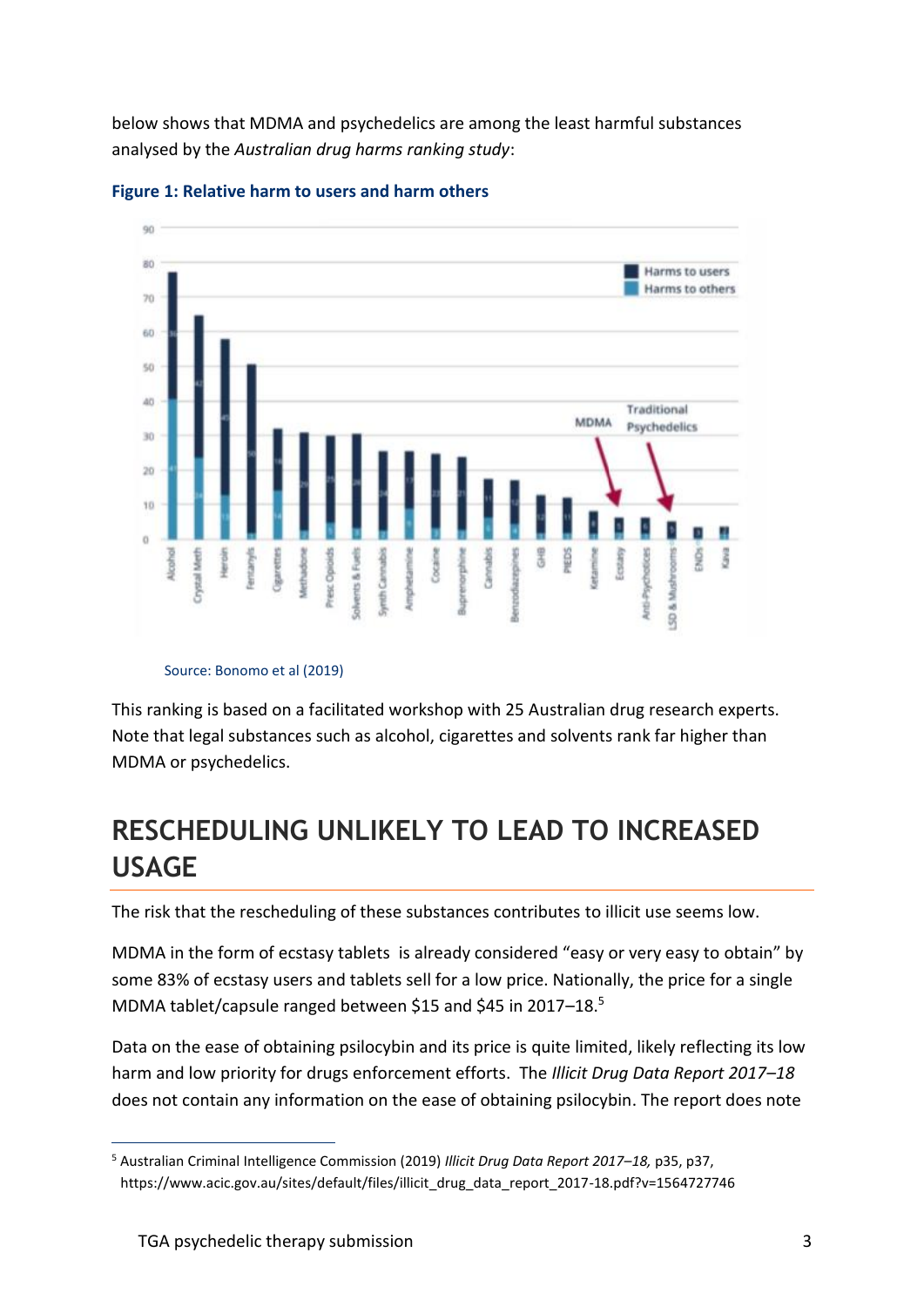that there are some twenty species of psilocybin that grow naturally in Australia, suggesting easy seasonal access for people with some knowledge of mycology (and potential risks for those that lack such expertise). South Australia was the only state to report a price for one gram of psilocybin in 2017–18, which ranged between \$10 and \$15. 6

Despite their easy availability and low price, usage of ecstasy and psilocybin is low across the population. In 2019 just 3.0% of the population had used ecstasy in the last 12 months, only 1.6% of the population had used hallucinogens (which includes LSD as well as psilocybin), <sup>7</sup> as shown in Figure 2 below:





#### Source: AIHW (2020) *Illicit drug use*. Percentage of population aged over 14.

The fact that ecstasy and psilocybin are cheap and easy to obtain in part reflects their nonaddictive nature which reduces demand. This is particularly shown in the case of hallucinogens, which 10.4% of the Australian population had used in their lifetime but only 1.6% had used in the last 12 months. $8$  It also reflects that they are considered a low priority for low enforcement efforts (reflecting the low harm they cause compared to other illegal

<sup>6</sup> Australian Criminal Intelligence Commission (2019), p93.

<sup>7</sup> Australian Institute of Health and Welfare (2020) *Illicit Drug use,* 

https://www.aihw.gov.au/reports/australias-health/illicit-drug-use

<sup>8</sup> AIHW (2019) *National Drug Strategy Household Survey 2019 - Illicit use of drugs,* p2 https://www.aihw.gov.au/getmedia/9569b88d-3326-46e2-8df8-bf88a93e2d22/aihw-phe-270-Chapter4- Illicit-drugs.pdf.aspx